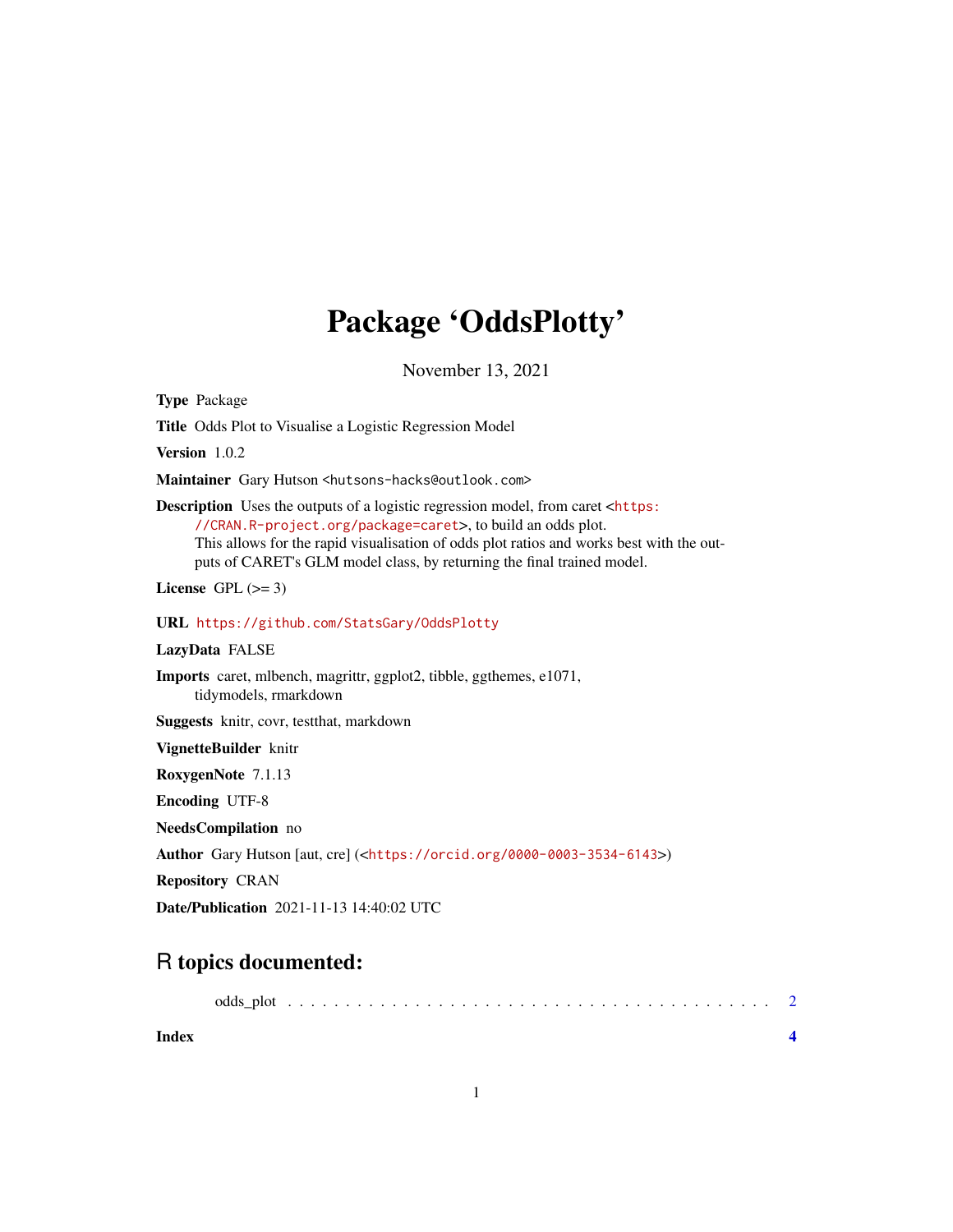<span id="page-1-0"></span>

#### Description

This has been created to generate odds plots on the back of results from a generalised linear model.

#### Usage

```
odds_plot(
  x,
  x_label = "Variables",
 y_label = "Odds Ratio",
  title = NULL,
  subtitle = NULL,
 point_col = "blue",
  error_bar_colour = "black",
 point_size = 5,
  error_bar_width = 0.3,
 h_line_color = "black"
)
```
#### Arguments

| X                | The trained caret GLM logistic regression model     |
|------------------|-----------------------------------------------------|
| x_label          | The label name for the x label                      |
| y_label          | The label name for the y_label                      |
| title            | Title for the Odds Plot                             |
| subtitle         | Subtitle for the Odds Plot                          |
| point_col        | Defaults to blues, but R colour codes can be passed |
| error_bar_colour |                                                     |
|                  | the colour of the error bar                         |
| point_size       | the point size of the plot                          |
| error_bar_width  |                                                     |
|                  | the width of the displayed error bar                |
| h_line_color     | the colour of the horizontal line                   |

#### Value

A list of the odds returned from logistic regression and a plot showing the odds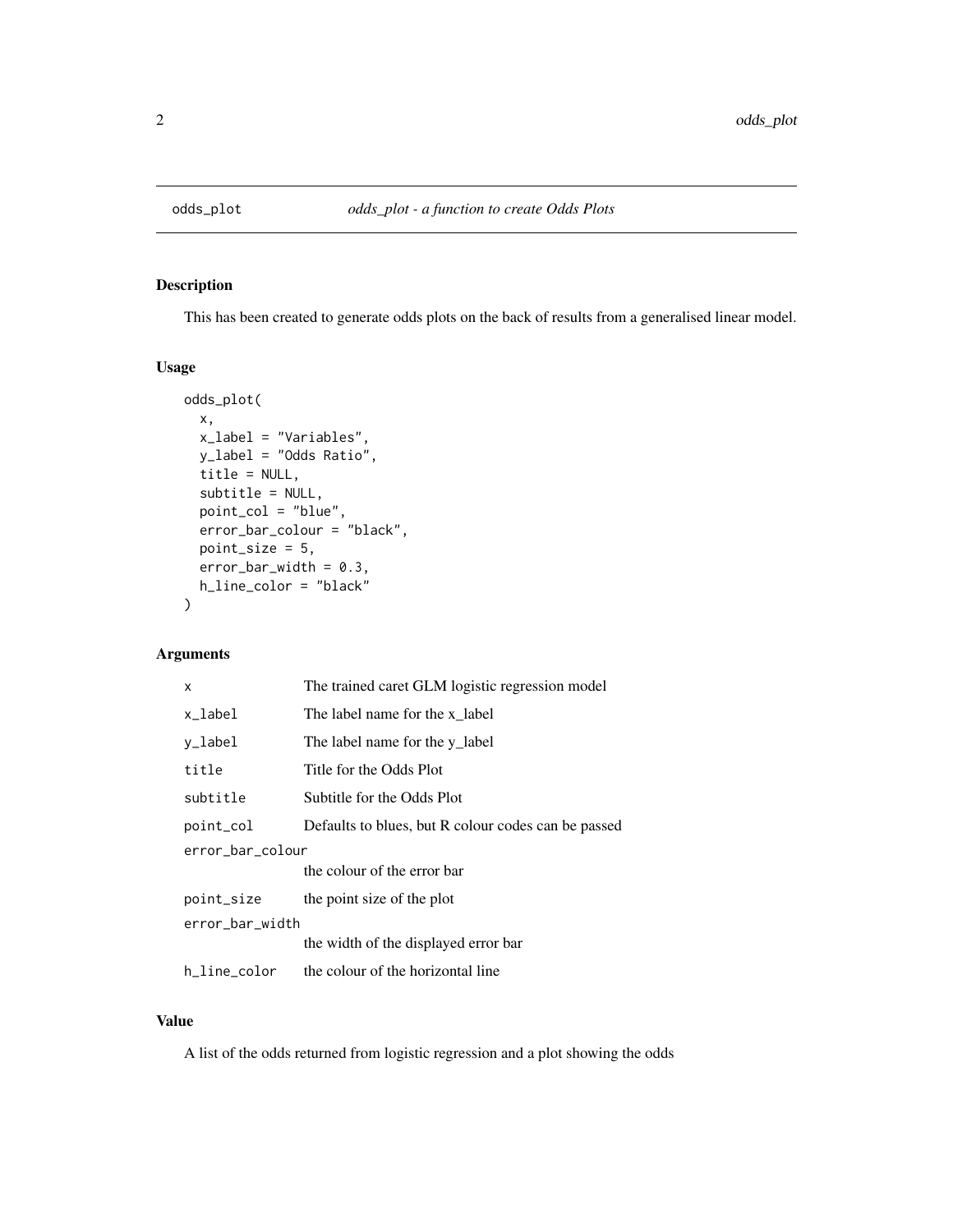#### odds\_plot 3

#### Examples

```
#We will use the cancer dataset to build a GLM model to predict cancer status
#this will detail whether the patient has a benign or malignant
library(mlbench)
library(caret)
library(tibble)
library(ggplot2)
library(OddsPlotty)
library(e1071)
library(ggthemes)
#Bring in the data
data("BreastCancer", package = "mlbench")
breast <- BreastCancer[complete.cases(BreastCancer), ]
breast \leq breast[, -1]
head(breast, 10)
breast$Class <- factor(breast$Class)
for(i in 1:9) {
breast[, i] <- as.numeric(as.character(breast[, i]))
}
#Train GLM model
glm_model <- train(Class ~ ., data = breast, method = "glm", family = "binomial")
#Visualise the data with OddsPlotty
plotty <- OddsPlotty::odds_plot(glm_model$finalModel,title = "Odds Plot")
plotty$odds_plot
#Extract underlying odds ratios
plotty$odds_data
```